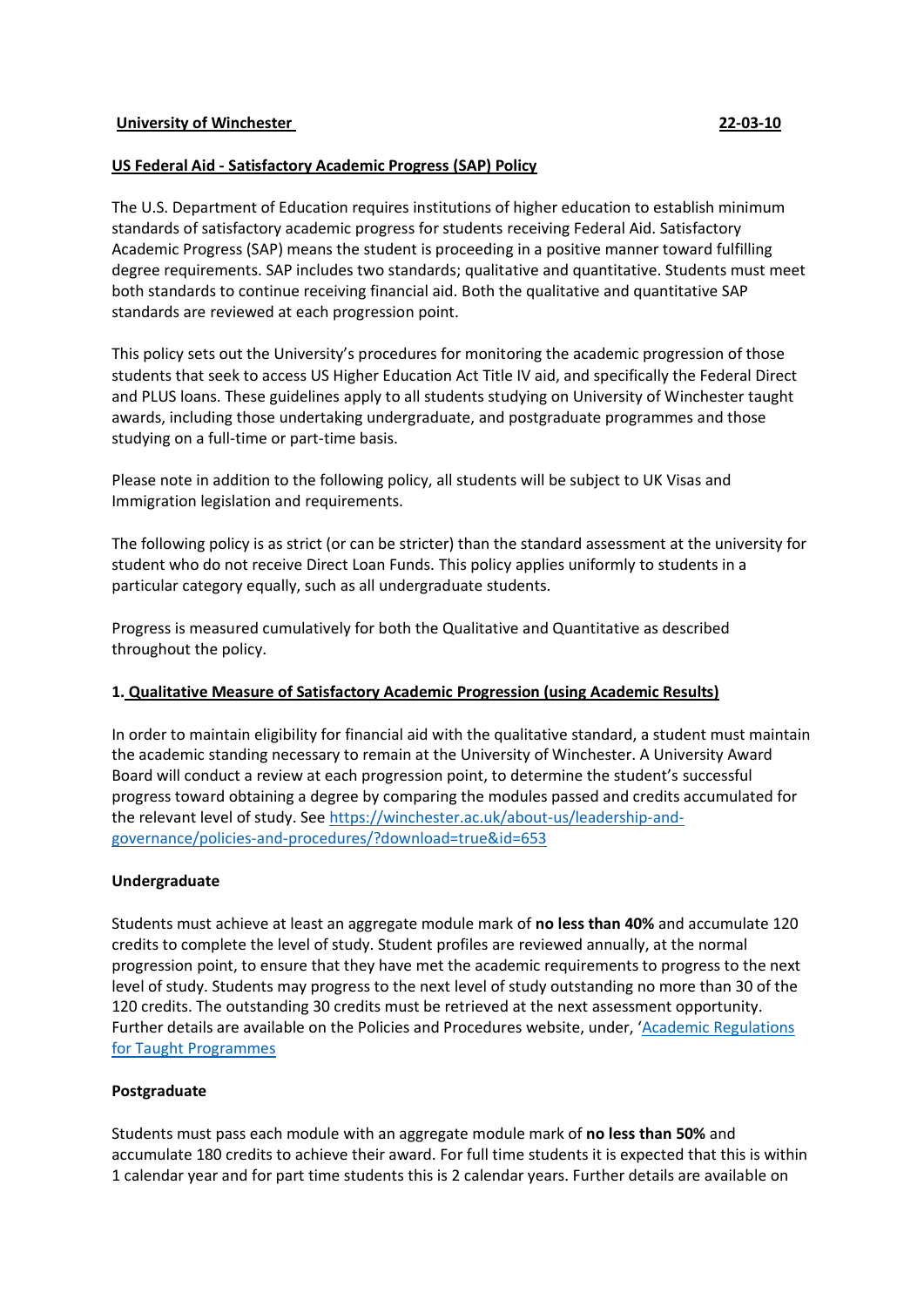the Policies and Procedures website, under, "Academic Regulations for Postgraduate Research [Programmes](https://winchester.ac.uk/about-us/leadership-and-governance/policies-and-procedures/?download=true&id=402)."

### **Other**

All students must maintain a level of academic progression as specified in the University's Academic Award Regulations. Students who fail to maintain sufficient academic progress may be given one opportunity to repeat the year. Failure to progress successfully will lead to the student's withdrawal from the University in line with policies and procedures outlined in the Academic Award Regulations. A student may appeal against the decision of the Award Board with reference to the [Academic](https://winchester.ac.uk/about-us/leadership-and-governance/policies-and-procedures/?download=true&id=100)  [Appeals Regulations.](https://winchester.ac.uk/about-us/leadership-and-governance/policies-and-procedures/?download=true&id=100) If an academic appeal is upheld, the University will re-evaluate the financial eligibility aid status.

Students with (student route) visas should be aware that University / Government visa policies may not align with University satisfactory academic progress policies.

## **2. Quantitative Satisfactory Academic Progress (using time periods)**

### **Maximum Completion Timeframes and Pace of progression**

Eligible undergraduate students are entitled to receive financial aid for up to **150%** of the published course length.

Example: Undergraduate degree program

Usual timeframe = 120 credits / 3 years Maximum timeframe = 150% x 3 years = 4.5 years Required minimum pace of progression = 67%.

Postgraduate students are required to complete their course of study within 150% of the standard timeframe for that programme. For PGT students the usual timeframe is one year, therefore the maximum timeframe is 1½ years.

Postgraduate students enrolled in programs of more than two years in length (e.g. PHD) must at the end of two years have achieved academic standing that will allow for completion within the maximum timeframe.

### **In General**

Students attending full time courses are not eligible for student aid if their enrolment is below 50% (less than half time).

### **SAP Evaluation Points**

Evaluation points fall at the end of each academic year. For students on courses of study lasting one year there will be no warning points indicating inadequate satisfactory academic progress.

For students on longer courses who are required to re-sit a failed unit, there will be a further evaluation point at the end of the resubmission period and prior to the first disbursement for the new academic year. Students will be notified in writing if they have not met SAP requirements, by the International Student Support Officer.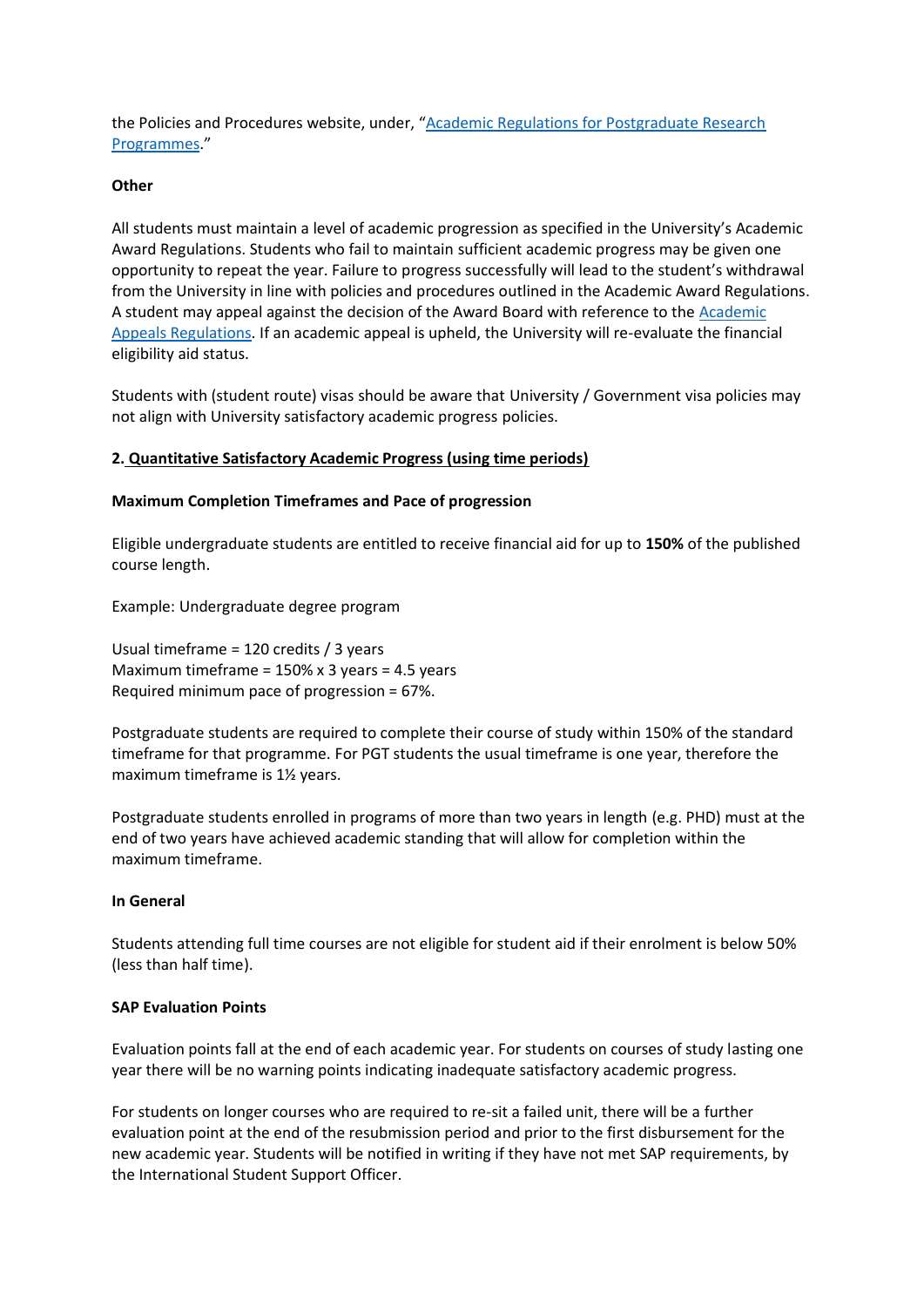### **Appeals and Financial Aid Probation**

Students may appeal their failure to meet SAP requirements by submitting a written letter of appeal to the Head of Operations, Student Support and Success (email [studentservices@winchester.ac.uk\)](mailto:studentservices@winchester.ac.uk) The appeal must show, (a) that there has been a material error or irregularity, for example that examinations or assessments were not conducted in accordance with the current regulations of the award; or (b) that the student's performance was adversely affected by injury or illness, the death of a relative, or other special circumstances, to declare in accordance with the provisions of the [Supporting Students to Succeed Procedures](https://winchester.ac.uk/about-us/leadership-and-governance/policies-and-procedures/?download=true&id=680) (Extenuating Circumstances and Support to Study).

The appeal must explain what has changed in the student's situation that will allow the student to achieve SAP at the next evaluation. If the appeal is successful, the student will then enter Student Loan Probation status.

## **Student Loan Probation Status**

Students who successfully appeal a failure to make SAP are placed on Student Loan Probation for the subsequent payment period. At the end of that period SAP will be evaluated. If the student has not made SAP, the student will lose eligibility unless they have entered into an acceptable Support to [Study](https://winchester.ac.uk/about-us/leadership-and-governance/policies-and-procedures/?download=true&id=680) action plan (academic and/or wellbeing) with the University.

For students who are repeating a unit, student loans can be received during the period of probation for one payment period. Further student loan disbursements will be held until the marks or grades and module completions have been reviewed for the period of the Student Loan Probation. If the student passes the required module(s) they will resume normal financial aid status and will no longer be on Student Loan Probation.

The student and the University may develop an academic plan that will allow the student to meet the SAP standards by a specific point in time. If the student needs more than a single payment period to return to a good SAP standing, the student can continue to receive FSA as long as he/she follows the academic plan.

A student on an academic plan will have modified SAP requirements for the duration of the plan. If the student fails to meet the terms of the academic plan, the student is not eligible for federal financial aid.

SAP will continue to be checked at the end of each payment period while the student is on an academic plan until the student is again making SAP.

### **Student Loan Denied Status**

Students failing to satisfy the minimum requirement of passing all failed modules and successfully progressing, after a repeat year of study, will be considered as academic failure leading to withdrawal from the course and will not be eligible for Direct Loans.

### **Withdrawals, Transfers, Interruptions, Repeat or Fails within SAP Standards**

Normally, all periods of a student's enrolment count when assessing progress, even when the student did not receive federal student loans. Some examples of changes to enrolment and how these impact the measurement of SAP are outlined below.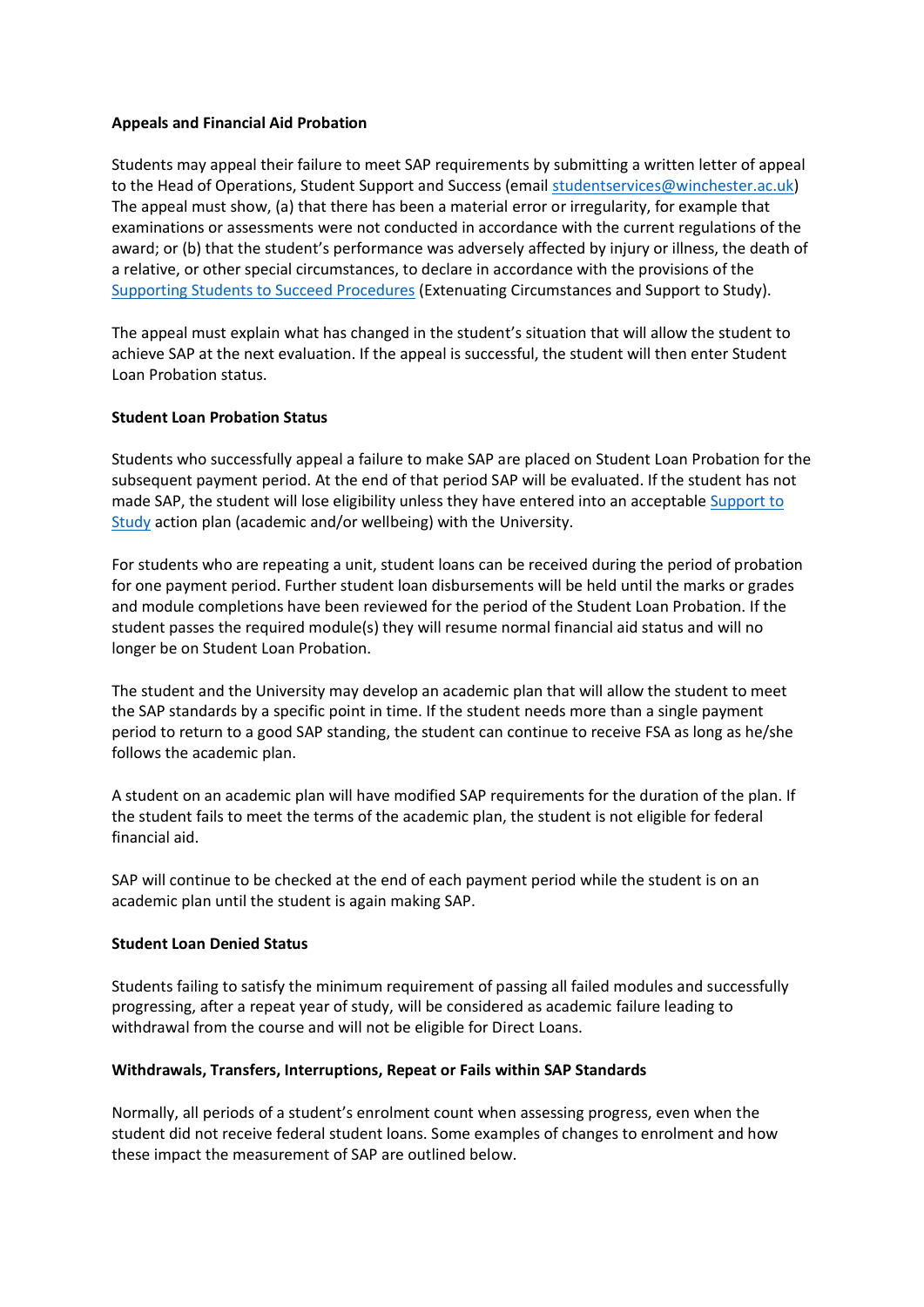### **Withdrawal or Non-completion**

Withdrawal or non-completion of a course does not count towards SAP qualitative measurement in another course but will affect the quantitative evaluation – maximum timeframe allowed and pace of progression. At the end of each academic year the Award Board will consider whether the student has achieved sufficient credit to progress to the next stage of their course, or will be offered the opportunity to retrieve any failed credit, or repeat the year. The regulations which apply are the Link to academic rules.

Students achieve credit by passing a module. For undergraduate modules a module is normally passed if the student achieves an overall score of 40% and for postgraduate modules a student must normally achieve an overall score of 50%.

If the student submits late, an assessment will be given a mark of zero for that assessment opportunity. However, providing the submission is made prior to the release of unratified marks, the assessment will be marked as if for the next assessment opportunity. The submission will be capped at 40% for undergraduate courses and 50% for postgraduate courses. If no reassessment opportunity exists, the student will have failed the assessment.

### **Transfer Students**

Transfer students' transcripts will be evaluated by the Course Leader. Any modules which can be used in advance standing on a new course will be accepted and will be used to measure the quantitative SAP requirement (150% timeframe). Module credit accepted in advanced standing in accordance with the Recognition of Prior Learning Policy will not contribute towards the degree classification.

### **Internal Transfer of Degree**

Students who decide to change their degree course will be evaluated similarly to transfer students with the exception that the credits previously earned at University of Winchester will be used to measure the qualitative requirements if the module credit can contribute towards the new course.

### **Reassessment or partial repeat due to academic failure**

Students who achieve a passing grade may not repeat a module. Students who fail a module must submit work for reassessment within the academic year. Failure to successfully complete a reassessment, within the academic year, will require the student to repeat study. Students have only one opportunity to repeat study and details of reassessment and opportunity for partial or full repeat study are found in the Academic Award Regulations. There are no non-credit remedial courses. Successfully repeated courses will count toward maximum timeframe and qualitative assessment.

### **Additional Degrees**

Students who have completed a degree and wish to pursue another degree must apply for admission to that course as would any other applicant and meet the admission requirements for the new course. Federal loan eligibility will be limited to the aggregate program maximums under Federal Regulations.

#### **Questions**